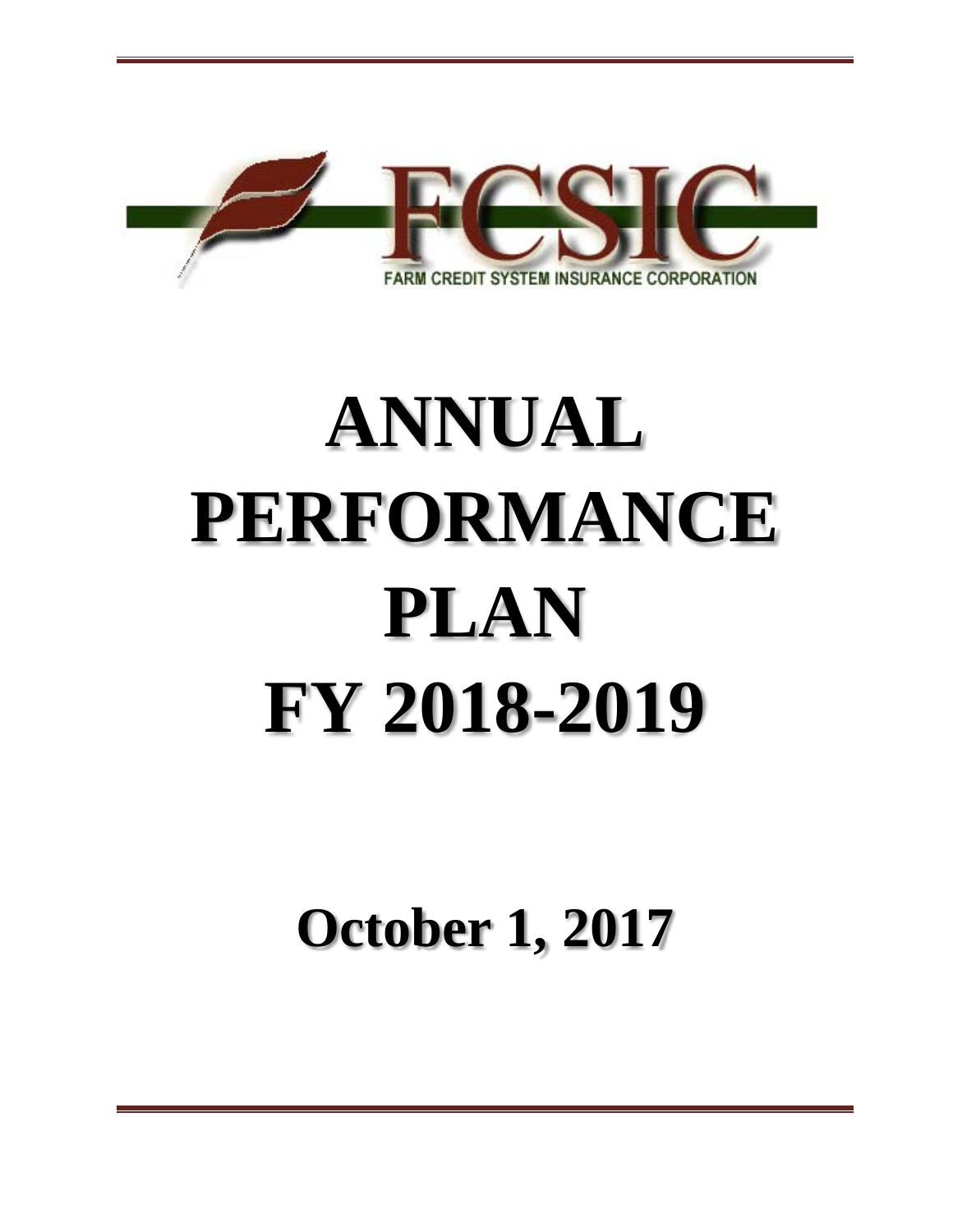The Farm Credit System Insurance Corporation (Corporation or FCSIC) was established by the Agricultural Credit Act of 1987 (1987 Act) as an independent U.S. Government-controlled corporation. The 1987 Act provided for all Farm Credit System (System or FCS) banks to be insured. The Corporation's primary purpose is to ensure the timely payment of principal and interest on insured notes, bonds, and other obligations issued on behalf of FCS banks. The System is a nationwide network of privately owned financial cooperatives that lend to agriculture and rural America. By ensuring the repayment of System debt securities to investors, the Corporation helps to maintain a dependable source of funds for the farmers, ranchers, and other borrowers of the System.

The FCSIC is managed by a three-member board of directors comprising the same three individuals who compose the Farm Credit Administration (FCA) Board. However, the same member may not serve as chairman of both entities. The Corporation operates with no appropriated funds. It collects insurance premiums from each System bank that issues insured obligations. These premiums and the income from the Corporation's investments provide the necessary funds to fulfill its mission.

Since 1993, the Corporation's business model has been to operate with a small core staff and use the assistance of private and public sector contractors to leverage its efforts. The Corporation's Board of Directors (Board) and management have adopted this model as a cost-effective and efficient way to use available expertise, services and resources to accomplish its mission.

# **MISSION STATEMENT**

As an independent entity, the Corporation shall:

- Protect investors in insured System obligations and taxpayers through sound administration of the Farm Credit Insurance Fund (FCIF or Insurance Fund);
- Exercise its authorities to minimize loss to the Insurance Fund; and
- Help ensure the future of a permanent system for delivery of credit to agricultural borrowers.

# **Values**

Six *core values* guide us in accomplishing our mission:

- *Integrity* -- We follow the highest ethical and professional standards.
- *Competence* -- We are a skilled, dedicated and diverse workforce that strives to achieve outstanding results.
- *Teamwork* -- We communicate and collaborate with one another and with other regulatory agencies.
- *Effectiveness* -- We respond quickly and prudently to insurance risks.
- *Accountability* -- We are accountable to each other and to our stakeholders to operate in a fiscally responsible and operationally effective manner.
- *Fairness* -- We respect individual viewpoints and treat one another and our stakeholders with impartiality, respect and fairness.

1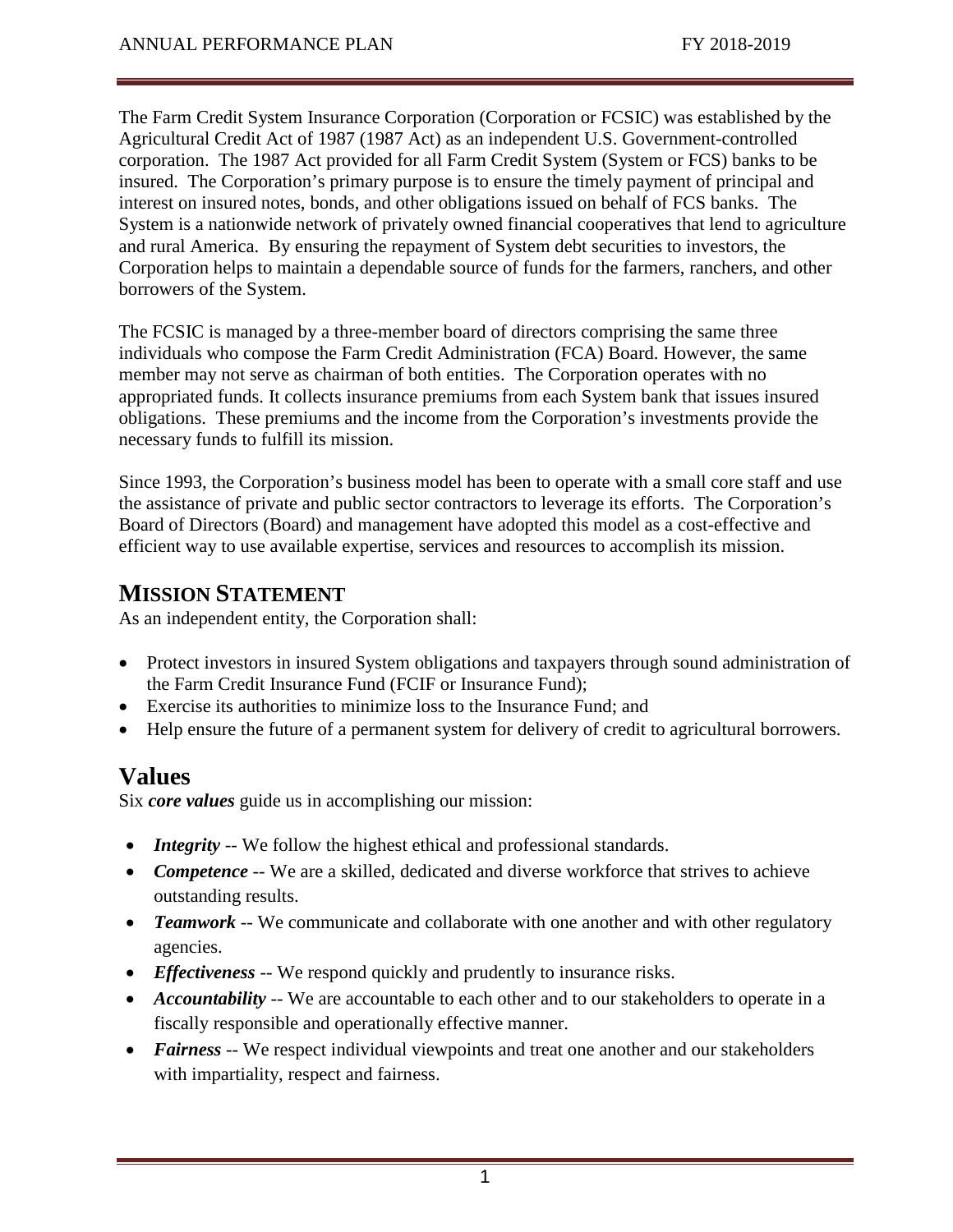# **ANNUAL PERFORMANCE PLAN**

The Corporation's Annual Performance Plan (Performance Plan) is derived from its Strategic Plan (FY 2016–2021). The Performance Plan is organized by program area and provides focus to the goals, objectives and performance measures used to evaluate the Corporation's activities during the current year. As with the Strategic Plan, the Corporation's mission and key assumptions guide development of the Performance Plan. Progress towards program goals is periodically reported to the Board (at least quarterly) and is summarized in the Corporation's Annual Report, which is delivered to Congress and posted on the Corporation's website after the calendar year ends.

| Strategic Goal                                                                                                     | <b>Strategic Objectives</b>                                                                                                                                 | <b>High Priority Performance Goals</b>                                                                                                                                                                 |
|--------------------------------------------------------------------------------------------------------------------|-------------------------------------------------------------------------------------------------------------------------------------------------------------|--------------------------------------------------------------------------------------------------------------------------------------------------------------------------------------------------------|
| Investors in insured<br>debt are protected from<br>loss without need for a<br>joint and several<br>liability call. | The FCIF remains strong and<br>adequately financed.                                                                                                         | Maintain the FCIF at the statutory 2 percent<br>secure base amount (SBA).                                                                                                                              |
|                                                                                                                    | FCSIC promptly identifies and<br>responds to potential risks to<br>the FCIF.                                                                                | Identify and address risks to the FCIF.                                                                                                                                                                |
|                                                                                                                    |                                                                                                                                                             | Disseminate data and analyses on risk issues to<br>the Board, the public, and other stakeholders.                                                                                                      |
|                                                                                                                    |                                                                                                                                                             | Effectively administer temporary financial<br>assistance programs subject to the statutory<br>least-cost requirements.                                                                                 |
|                                                                                                                    | FCSIC resolves failure of FCS<br>institutions in the manner least<br>costly to the FCIF.                                                                    | Market failed institutions' assets in accordance<br>with Board approved policy.                                                                                                                        |
|                                                                                                                    | The public, insured investors<br>and FCS institutions have<br>access to accurate and easily<br>understood information about<br>the FCSIC insurance program. | Using the FCSIC website, Annual Report and<br>other opportunities, provide educational<br>information to insured institutions and their<br>investors to help them understand the insurance<br>program. |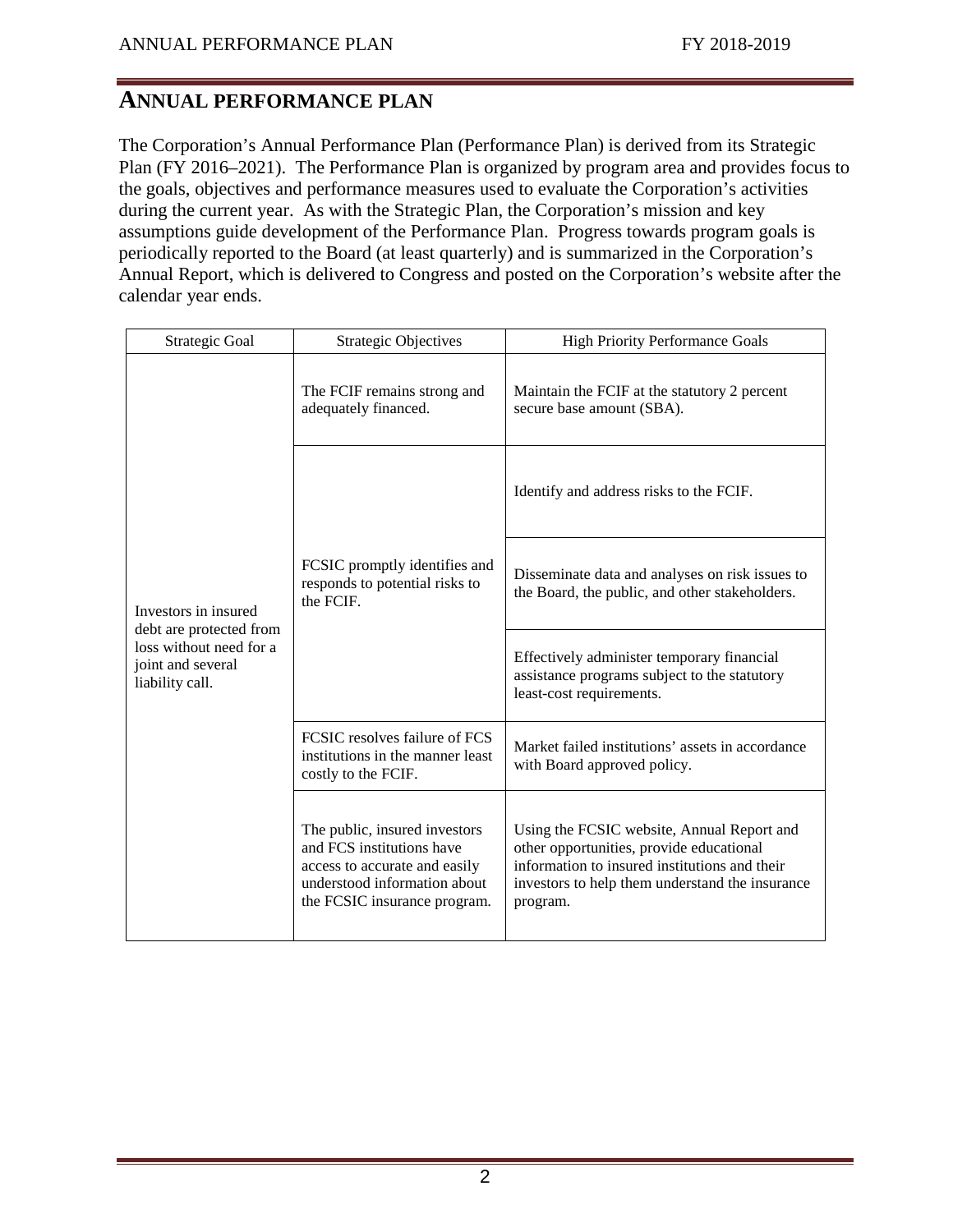# **CORE PROGRAM ACTIVITIES**

On a continual basis, the Corporation performs a number of core activities that are essential to the achievement of its mission. The following is a summary of these activities categorized by program area:

- *Insurance Fund Management --* The Corporation helps maintain public confidence in the System by insuring the banks' debt obligations. The Corporation:
	- Sets premium rates, collects and audits insurance premiums;
	- Manages the Corporation's \$4.5 billion investment portfolio to maintain the Insurance Fund at the 2 percent SBA;
	- Consults with the Federal Farm Credit Banks Funding Corporation (Funding Corporation) regarding the disclosure of System financial information;
	- Oversees the Corporation's accounting and financial reporting function; and
	- Manages Corporation payments that support program operations.
- *Risk Management --* The Corporation evaluates risk to the Insurance Fund. FCSIC:
	- Uses monitoring systems, financial models and special examinations to analyze the performance and condition of System institutions and reports risk trends regularly to the Board and external auditor;
	- Monitors conditions in the general economy, capital markets, and agricultural and financial sectors that can pose risk to the System, investors, and the Insurance Fund;
	- Reviews FCA examination reports of System banks, larger, more complex associations, and/or institutions that have deteriorating Financial Institution Rating System (FIRS) ratings, and participates as a nonvoting member on the FCA enforcement committee;
	- Evaluates the adequacy of the allowance for the Insurance Fund;
	- Consults with FCA regarding risks resulting from mergers;
	- Reviews funding requests of undercapitalized System banks and regulatory corporate approvals; and
	- Reviews requests for assistance from troubled institutions, when received.
- *Receivership and Conservatorship --* If a System bank or association is troubled or fails, the Corporation would be appointed conservator or receiver. As conservator, it would operate the institution as a going concern. As receiver, it would marshal the receivership estate's assets and recover the maximum amount possible under the law for the receivership's creditors. Currently, there are no conservatorships or receiverships. The Corporation: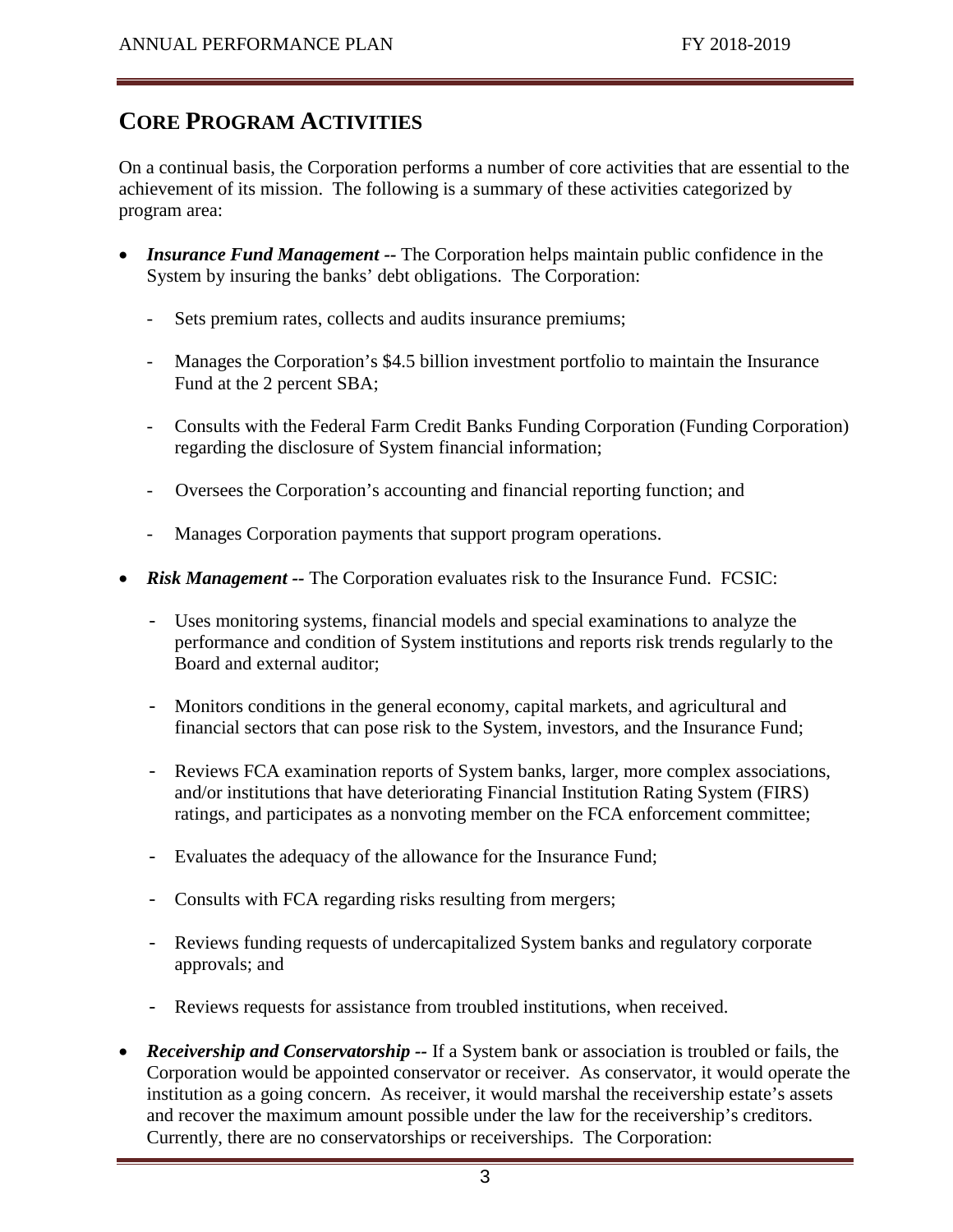- Maintains the capability to manage receiverships and conservatorships;
- Plans and trains for potential receiver or conservator actions;
- Monitors legislation, regulations, legal cases, appraisal and environmental issues; and
- Consults with other Federal insurers that serve as conservator or receiver of banks, thrifts and credit unions.

# **PROGRAM EVALUATION**

The Board provides policy direction and oversight of the Corporation's operations. An independent accounting firm audits the Corporation's financial statements twice annually. This includes audits of the Corporation's calendar yearend financial statements and the effectiveness of internal controls over financial reporting. Also, in coordination with the Government Accountability Office (GAO), the independent accounting firm audits material line items of the Corporation's financial statements for inclusion into the Combined Financial Statements of the United States Government. To evaluate program activities, periodic operational reviews are performed. The results of these reviews are communicated to the Board. Recommendations arising from the annual audit and periodic operational reviews are integrated into the planning process.

# **INSURANCE FUND MANAGEMENT**

*GOAL: Manage the Insurance Fund to maintain the SBA at the level necessary to provide adequate protection for investors and taxpayers against identified risks.*

Congress established a statutory requirement for the Insurance Fund to be maintained at a SBA equal to 2 percent of adjusted insured obligations or such other percentage as the Corporation has determined to be actuarially sound. Maintaining this goal may be affected by events beyond the control of the Corporation such as insurance losses that arise from troubled System institutions. The Corporation assesses its performance in achieving this goal by the following performance measures.

# **PERFORMANCE MEASURES**

- Adjusting the insurance premiums semi-annually in order to maintain the Insurance Fund at the statutory SBA. Historic performance to the 2 percent SBA target is reported to the Board and the public quarterly.
- Tracking the investment portfolio yield and benchmarking performance with similarly structured public and private sector funds quarterly. Reporting the results to the Board and to the public in the Annual Report.
- Managing the investments in accordance with the Board's policy to provide sufficient liquidity to protect investors in the System's insured obligations. Reporting the composition of the portfolio to the Board and the public quarterly.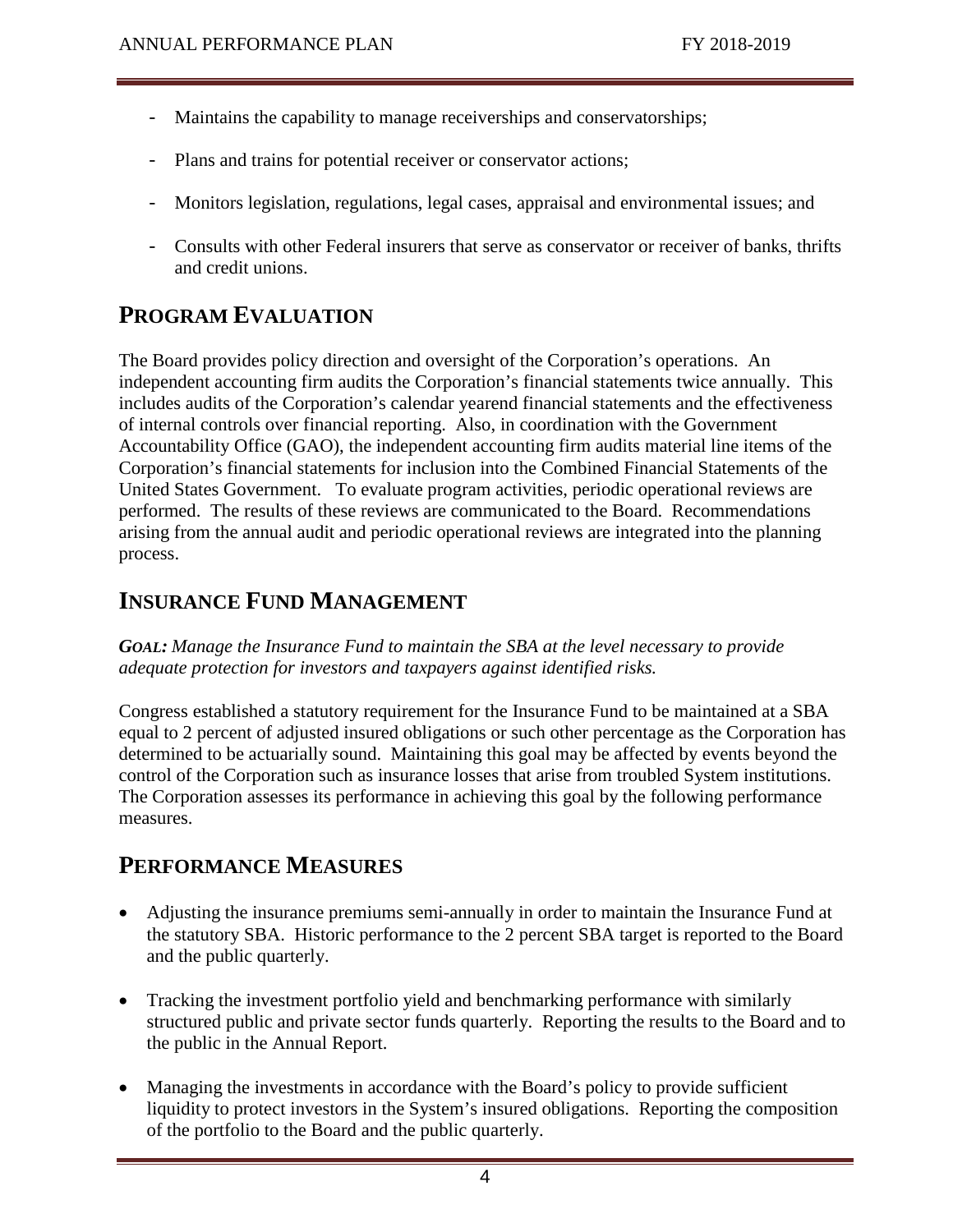- At least 20 percent of the Insurance Fund is to be invested in a liquidity pool of securities with a maximum of 2 years to maturity.
- No more than 20 percent of the Insurance Fund may be invested in securities with maturities of 5 years or greater.

# **ACTIONS:**

- 1. Manage the insurance program through premium collections, refunds, and determination of the Insurance Fund's SBA.
	- Monitor System growth and calculate the 2 percent SBA.

# **Monthly**

• Report to the Board on the level of the Insurance Fund.

## **At Least Monthly**

- Report on insured and other obligations at scheduled Board meetings by providing the Board with:
	- Rolling 12-month insured obligation report;
	- Rolling 12-month SBA calculation;
	- Rolling 10-year historical Insurance Fund relative to the 2 percent SBA; and
	- Year-to-date Insurance Fund relative to the 2 percent SBA.

## **Quarterly**

• Review other Federal insurance agencies' programs regarding premium rates and loss experience.

#### **Ongoing**

• Review a sample of the System banks' premium certified statements.

## **Annually**

2. Execute the Board's Policy Statement Concerning Adjustments to the Insurance Premium by providing analysis for the Board of Directors' premium review and decision.

## **June/September/January**

- 3. Manage the investment program to meet the requirements of the Board's policy statement and ensure adequate liquidity while optimizing investment returns.
	- Report results to the Board.

## **Quarterly**

- 4. Enhance the Corporation's investment program and modify as necessary.
	- Utilize investment intelligence sources such as Bloomberg, FedInvest and other tools.
	- Test performance benchmarks.
	- Promote training opportunities.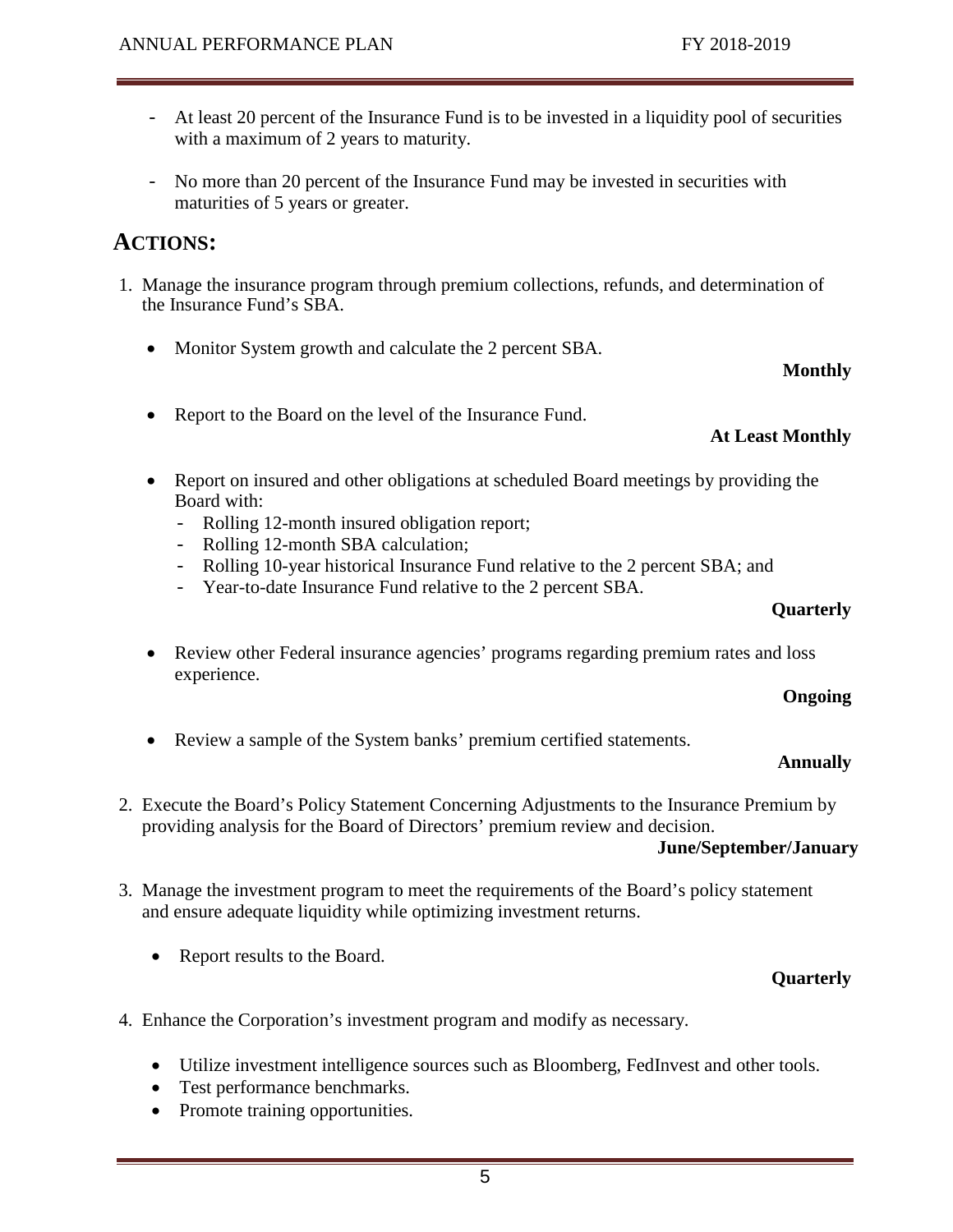- Enrich reporting to FCSIC's Investment Committee by refining analysis of investment alternatives.
- Continue to evaluate new issuances offered by the United States Treasury as they arise to determine if purchase would improve portfolio optimization or hedge against inflation.

5. Maintain contact with Treasury's Federal Financing Bank to provide information in support of the FCSIC intragovernmental credit facility for use as assistance in exigent market circumstances.

#### **Ongoing**

6. Continue consultation with the Funding Corporation regarding the presentation of the Insurance Fund in the combined financial statements of System banks.

## **Quarterly**

7. Monitor pertinent statutory and regulatory changes of the other GSEs and regulated financial institutions, including initiatives for Fannie Mae and Freddie Mac, and any changes for the Federal Housing Finance Administration (FHFA).

#### **Ongoing**

8. Maintain the Farm Credit System Financial Assistance Corporation (FAC) shareholder list so that those shareholders are able to receive funds from the allocated insurance reserves account Congress established for the benefit of the FAC shareholders.

#### **Annually**

# **RISK MANAGEMENT**

*GOAL: Monitor, evaluate, and report risks that could generate losses to the Insurance Fund or result in a resolution.*

# **PERFORMANCE MEASURES**

**Identify and address risk to the Insurance Fund:** Program effectiveness is measured by the extent that problems are promptly detected and insurance losses are minimized. Since the Corporation became operational in 1993, there have been no System institution failures that caused a loss to the Insurance Fund. However, losses may occur in the future. Timely evaluation and mitigation of the Insurance Fund's risk exposure is critical to minimizing losses.

In periods of probable or actual insurance claims, the ratio of estimated losses as a percentage of actual losses is the measure of the Corporation's ability to assess prospective loss exposure. Management developed a procedure that meets the requirements of the Corporation's Policy Statement Concerning the Allowance for Insurance Fund Losses and Generally Accepted Accounting Principles (GAAP). The procedure includes a detailed methodology with specific criteria for assessing the probability of losses to the Insurance Fund and reasonably estimating losses that are identified as probable. Insurance risk is identified by a quarterly review and analysis of System institutions using the benchmarks and criteria in the procedure. Other sources to assist identification of risk are: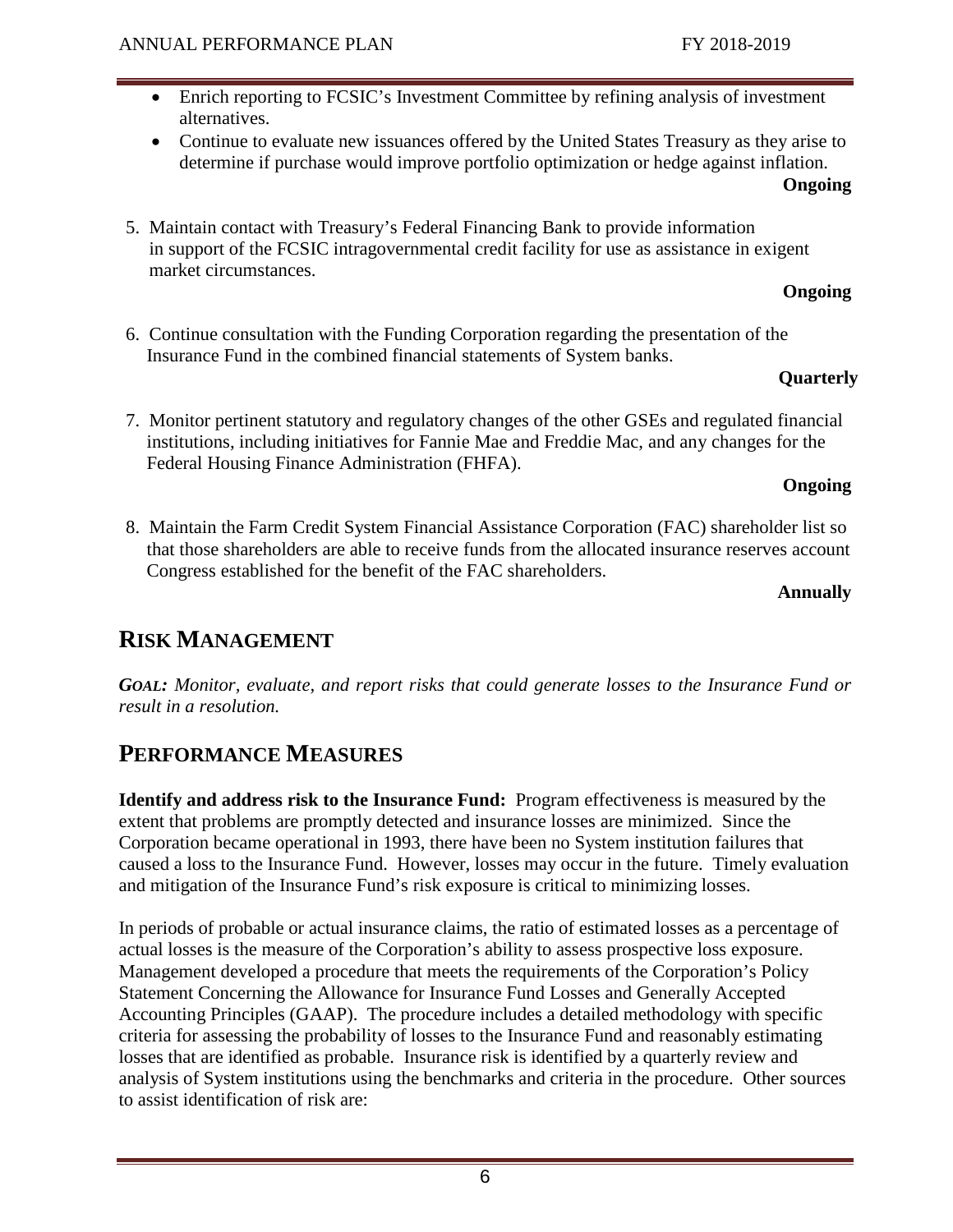- Published System reports to stockholders and bond investors;
- Consolidated Reporting System (CRS) and Loans II data;
- System institution actions approved by FCA;
- Reports of examination, FIRS reports, and other documents prepared by FCA's Office of Examination (OE);
- Special examinations conducted to assess insurance risk posed by troubled System institutions; and
- Government entities, news agencies, and other sources that supply information on the general economy, capital markets, and agricultural and financial sectors.

**Assistance Authority:** The Corporation is authorized to provide assistance, including liquidity assistance, to a System institution to prevent default, restore it to normal operations, or to facilitate a merger or consolidation with one or more other System institutions. The Corporation may also provide assistance to reduce risk to the Insurance Fund when severe financial conditions threaten the stability of one or more banks or banks possessing significant financial resources. All assistance must pass the statutory least-cost test. In making a least-cost determination, the Corporation, through its special examination authority, would collect any information necessary to perform the least-cost test.

Generally, the least-cost test is a four-step process. The first step is to determine the estimated liquidation value of the requesting institution. The estimated liquation value is the present value of the troubled institution's assets, adjusted using a reasonable discount rate. The second step is to estimate whether the liquidation of the troubled institution creates a loss to the Insurance Fund. The Insurance Fund was primarily established to insure the timely payment of principal and interest on insured System debt obligations. A loss to the Insurance Fund occurs when a System bank defaults and FCSIC makes that payment. Accordingly, to meet the least-cost test, FCSIC must be able to reasonably estimate whether the troubled institution's failure will result in a bank being unable to pay an insured debt obligation. The third step is to determine the type and amount of assistance. The cost of providing assistance will depend on the structure of the assistance (examples include loans, guarantees, asset purchases, assumption of liabilities and contributions). The final step is to compare the cost of liquidation to the cost of providing the requested assistance. If the cost to the Insurance Fund of providing the assistance is estimated to be lower than the cost of liquidating the troubled institution, the Board of Directors, in its discretion, may provide assistance to the troubled institution.

**Periodic Reporting:** A confidential System Performance Report is prepared for the Board on a quarterly basis. The report advises the Board on:

- Each insured bank;
- Largest associations;
- Specific institutions posing higher risk to the Insurance Fund; and
- Current and emerging risks that may affect the Insurance Program.

The Corporation annually reports the results of Insurance Fund solvency modeling. Other reports on specialized topics are prepared as needed.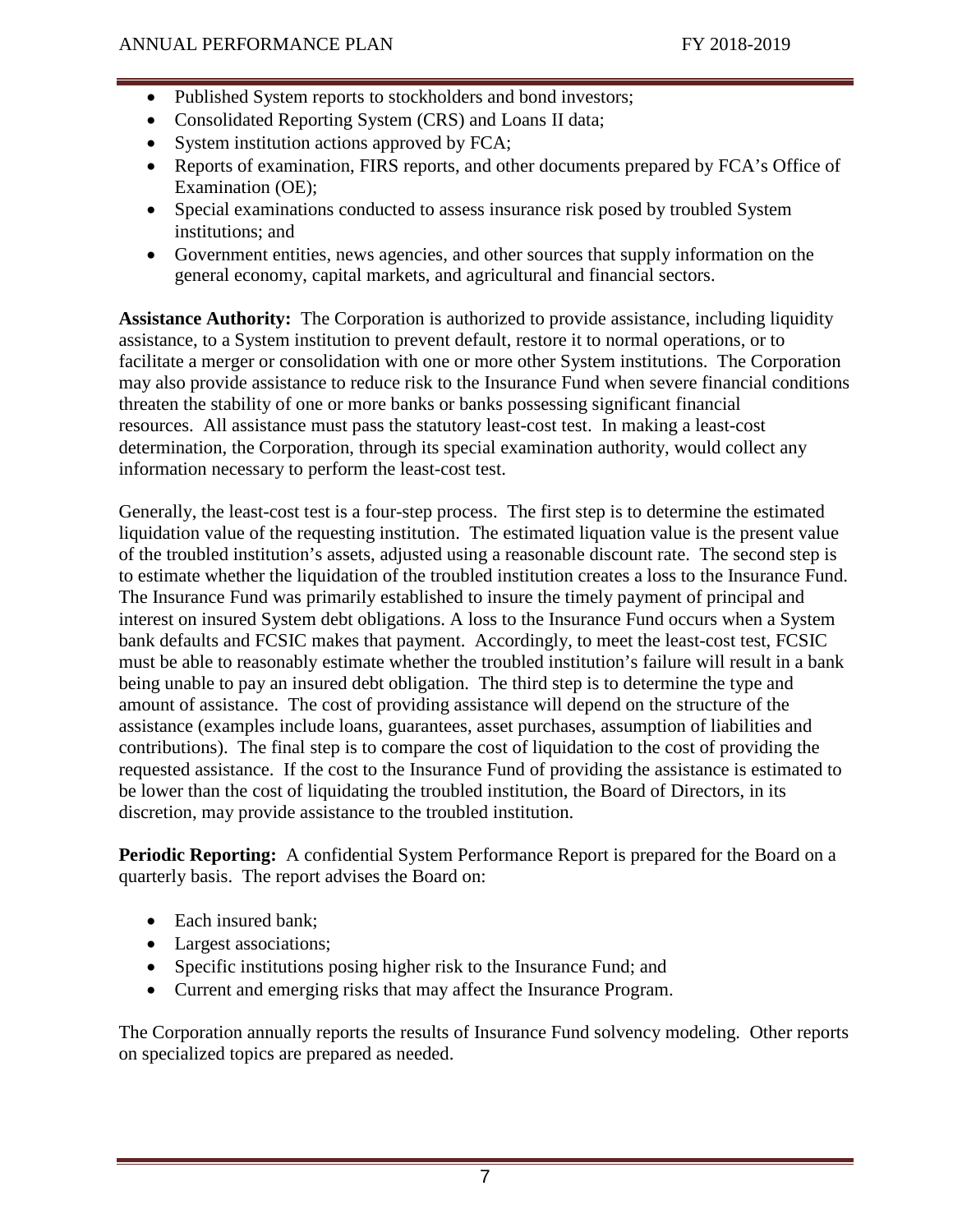# **ACTIONS:**

1. Report to the Board on FCS conditions and trends that could impact insurance risk.

## **Quarterly**

2. Produce the Insurance Risk Analysis and Allowance Loss Report to evaluate the adequacy of the allowance for the Insurance Fund in accordance with the Corporation's policies and procedures. Recommend allowances to the Board if needed.

## **Quarterly**

3. Continue expanding the capabilities of the insurance solvency model as an actuarial tool to provide additional insurance protection to System investors. Analyze the results produced by the model after incorporating: (1) updated historical data used in the calculation of probabilities of default and loss given default and (2) investment assets held by System institutions. Consider future refinements to better address all risk exposures at System institutions including the validation of historical data or potential use of other metrics for the calculation of probabilities of default and loss given default.

## **March 2018**

4. Continue enhancement of the Risk Management SharePoint site to include development of additional reports and automated processes for premium analysis.

## **September 2018**

5. Monitor and plan for potential assistance to troubled institutions, and conservator/receivership activities. Under the Board's policy statement, execute special examinations at System institutions with high risk profiles. Ensure close cooperation and coordination between FCA and FCSIC to facilitate the best possible outcomes for troubled System institutions per Board policy.

## **Ongoing**

6. Invite other federal insurers to work with FCSIC staff to develop and conduct a receivership planning workshop and tabletop simulation exercise.

## **March 2018**

7. Consult with FCA regarding funding requests from undercapitalized System banks and restructuring requests from banks and large associations.

## **As Required**

- 8. Coordinate with FCA as necessary on pre-resolution activities requiring FCSIC involvement. **As Required**
- 9. Work cooperatively with FCA to maintain access to and share information to support the monitoring and evaluation of risk to the Insurance Fund. Access to information collected by FCA is a critical element of detecting the potential for Insurance Fund loss. FCA documents and information are protected under interagency information sharing agreements between FCSIC and FCA. The scope of information gathered includes but isn't limited to:
	- Discussions with OE staff on System condition and performance;
	- Examination reports, FIRS reports, System institution documents (e.g. business plans, general financing agreements, etc.);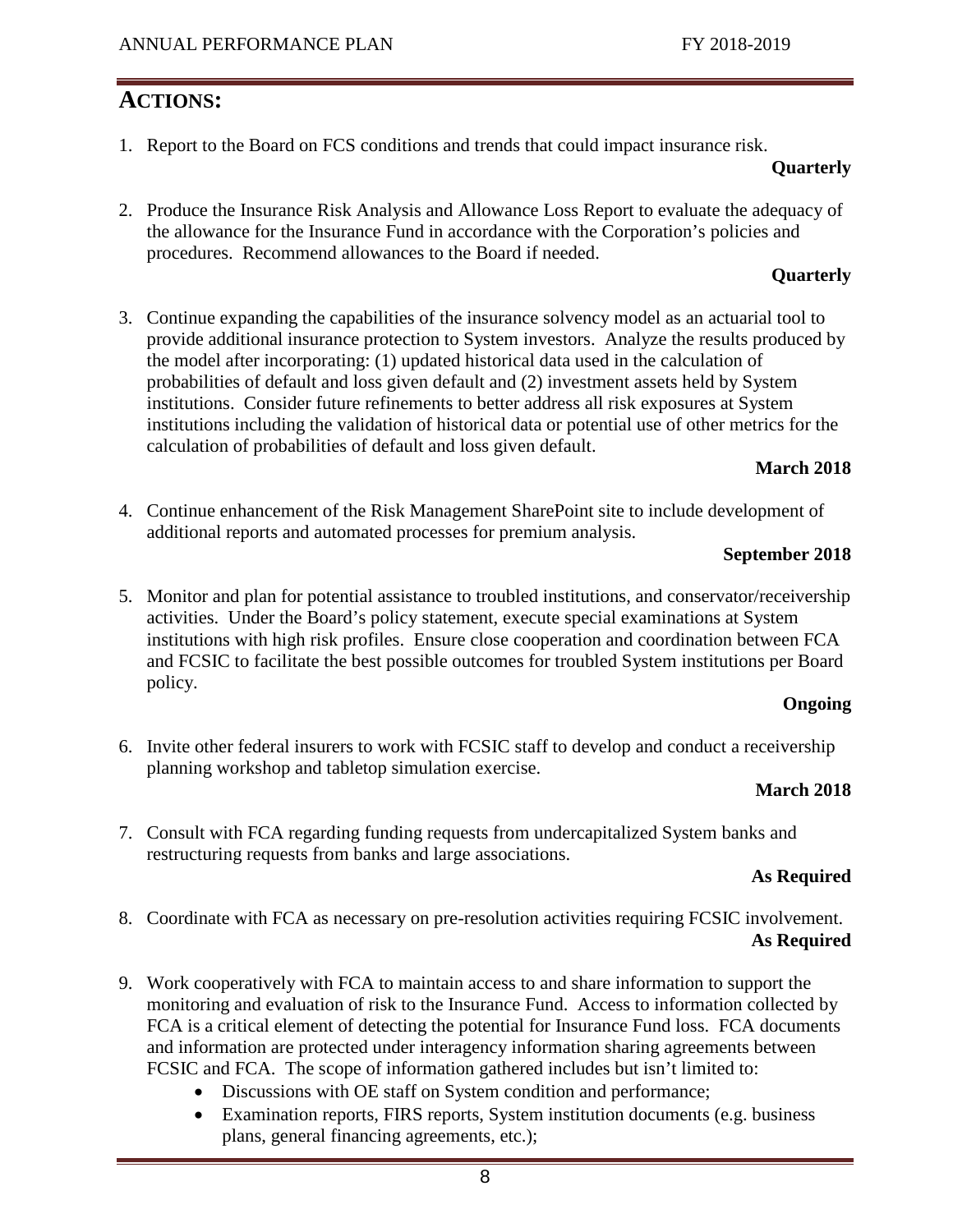- Communications between System institutions and FCA regarding the examination and FCA's ongoing monitoring of the institution's performance;
- Regulatory Enforcement Committee documents;
- Reports regarding liquidity, collateral, counterparty exposure, Contractual Interbank Performance Agreement, rating agency actions; and
- FCA information databases including the CRS and Loans Database.

10. Maintain contacts with other Federal insurers and financial regulators to share information on emerging risks and risk management processes.

#### **Ongoing**

11. Provide analysis and input to insurance rate review for the Board's insurance premium decision.

#### **June/September/January**

12. Continue to work with the System to improve the data available to estimate the liquidation value of an institution in relation to the Corporation's financial assistance authority.

#### **Ongoing**

• Review the least-cost analysis process comparing existing procedures to current best practices.

#### **May 2018**

• Develop a new process for estimating the liquidation value of a System institution taking into consideration assets, liabilities, discount rates, and anticipated losses based on current market conditions.

#### **May 2018**

• Test the new process to validate effectiveness.

#### **December 2018**

13. Monitor and evaluate prospective changes in Systemwide agreements that establish uniform standards of performance (e.g., Contractual Interbank Performance Agreement and Market Access Agreement).

#### **Ongoing**

14. Review and provide timely feedback to the Board on FCA and other regulations (e.g., investments, capital and liquidity) that could impact the Insurance Fund.

#### **Ongoing**

15. Work with the Federal Financing Bank to renew FCSIC's credit facility.

#### **Annually in September**

16. Review and revise procedures, if necessary, for providing FCSIC assistance in exigent market circumstances.

#### **Annually in October**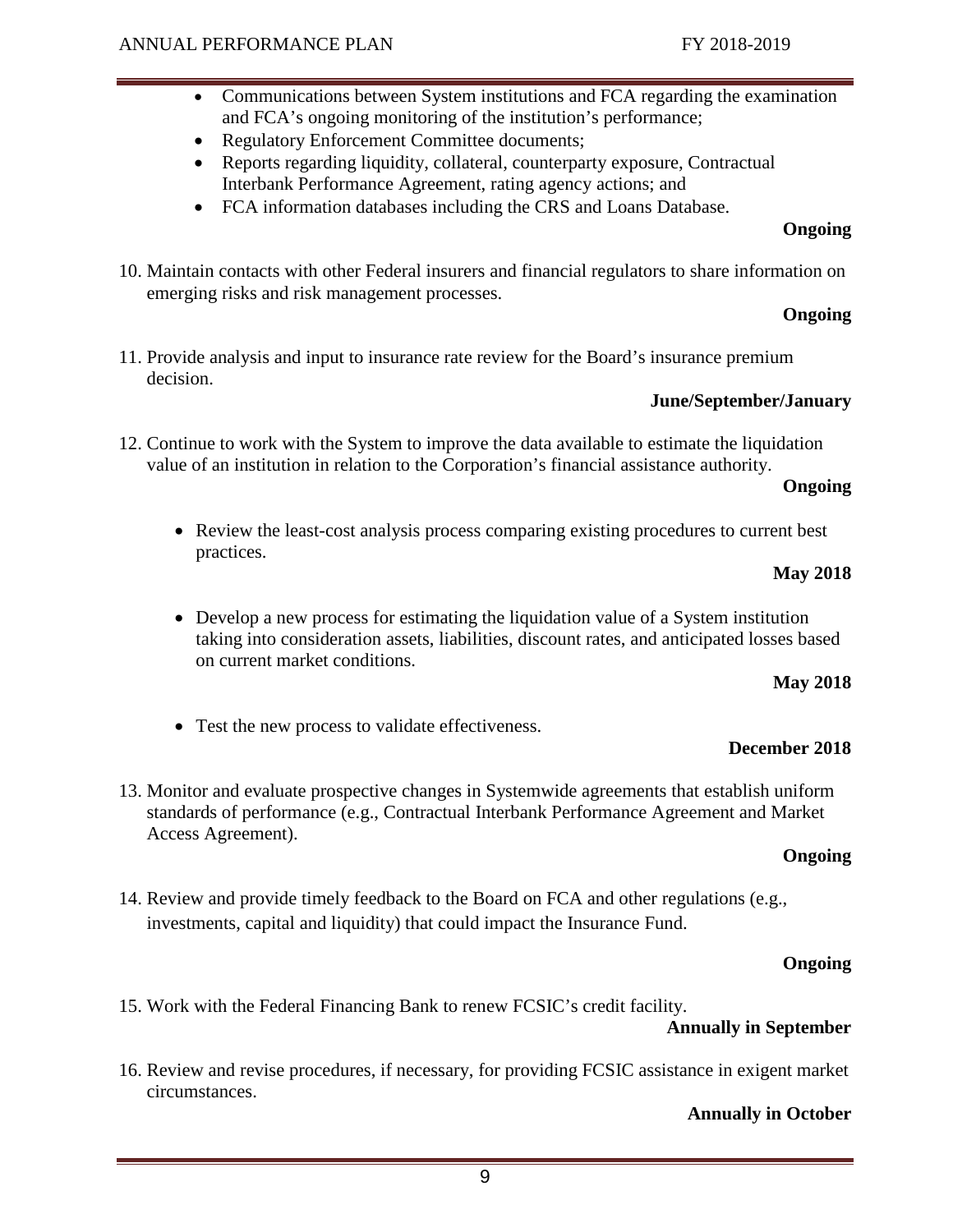# **RECEIVERSHIP AND CONSERVATORSHIP**

*GOAL: Maintain the capability to effectively manage receiverships or conservatorships.*

#### **RECEIVERSHIP CAPABILITY**

The Corporation has a statutory responsibility to serve as receiver or conservator when appointed by the FCA. This goal requires that corporate readiness be maintained through periodic staff training and evaluation of contractors' capabilities to ensure that qualified resources can be employed should the need arise.

## **PERFORMANCE MEASURES**

The effectiveness of receivership operations will be measured by completing the initial notice to creditors promptly and processing of all insured claims in accordance with regulations. Completion will be defined as the processing of 90 percent of all claims. Other performance measures include operating costs as a percentage of total assets and actual asset recovery return as a percentage of net realizable asset values using FDIC comparable metrics. These metrics will be tracked and reported to the Board.

Currently, there are no receiverships or conservatorships in the Farm Credit System.

# **ACTIONS:**

1. Continue pursuing legislative action to update FCSIC resolution authorities.

#### **Ongoing**

2. Maintain and update legal documents for alternative resolution scenarios, including receiverships and conservatorships.

#### **Ongoing**

3. Identify and evaluate governmental and non-governmental resources available to assist FCSIC in the conduct of a receivership or conservatorship.

#### **Ongoing**

- 4. Enhance and test procedures for resolving a failed large system institution that results in Insurance Fund liability or Corporation involvement as conservator, including strategies that will help mitigate potential losses to the Fund.
	- Conduct a simulation to test procedures for dealing with a large, failed institution. The test will include identification of resource needs, including staffing levels, skills and information needed to efficiently resolve a failed institution.
	- Consider the need for changes to procedures resulting from this review.

## **November 2018**

5. Monitor legislation, regulations, legal cases, and environmental issues that could affect receivership and conservatorship operations.

#### **Ongoing**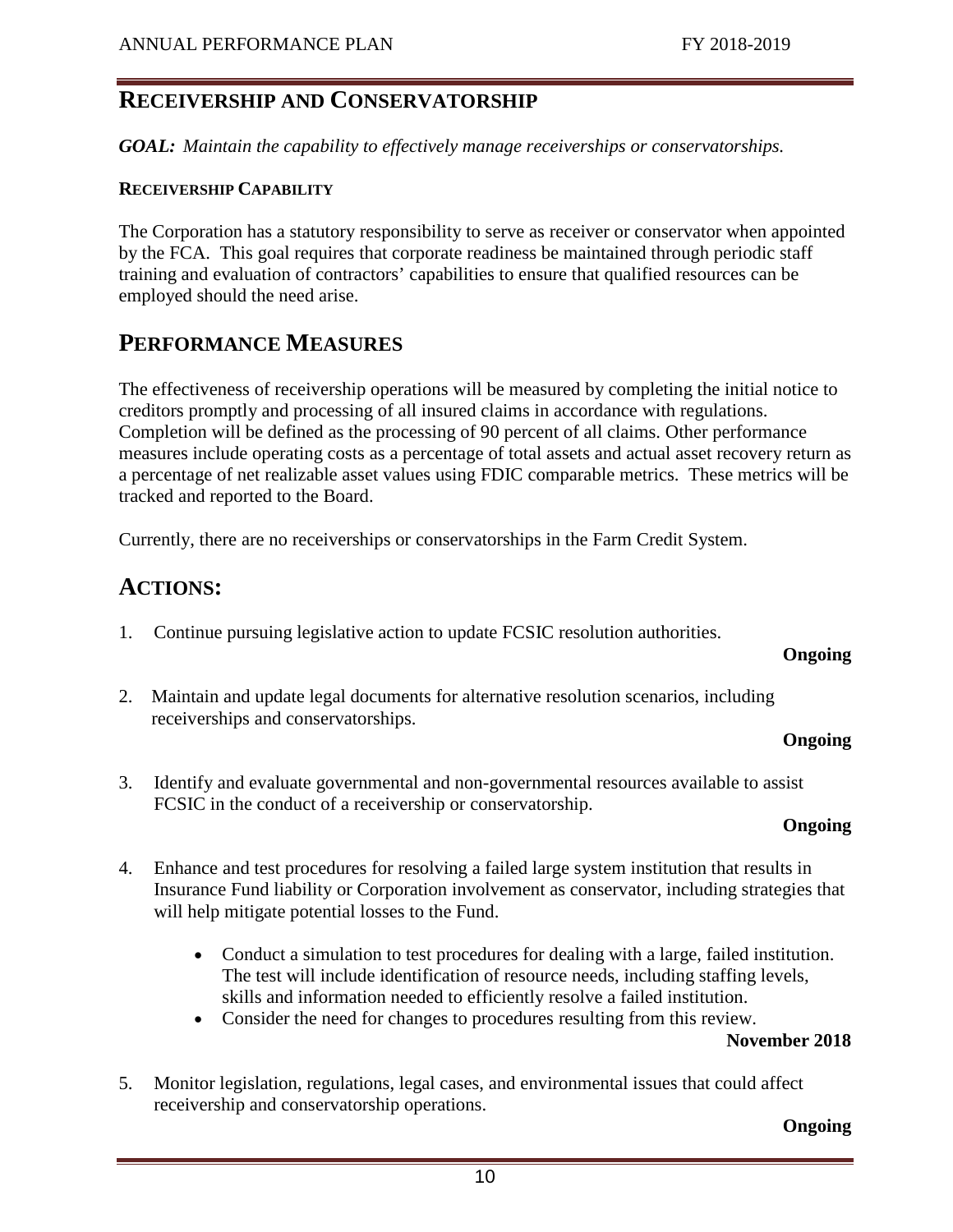6. Monitor developments at other Federal insurers in conservator/receivership management.

**Ongoing**

# **CORPORATE MISSION SUPPORT**

The Corporation recognizes that it must effectively manage its resources to achieve its strategic and performance goals. Resource management facilitates all mission critical activities. It includes effective communication, cooperation with FCA and other agencies and responding to external legislative and regulatory initiatives affecting the Corporation. The Corporation's most important resource is its core staff of 11. It strives to attract and retain highly motivated and skilled employees. It leverages its resources by purchasing support services from the FCA and other contractors to ensure the cost-effective administration of its programs. Purchased services include examination support, Congressional and public affairs support, personnel, financial and operational audit, accounting, actuarial services, investment analysis, network management, and other technical consulting services.

# **PERFORMANCE MEASURES**

Effective management of corporate resources is measured by the Corporation's success in achieving its performance goals. Additional specific measures of resource management include:

- Operating within the Board-approved budget. The Corporation's expenses are paid from the investment earnings on the Insurance Fund. The Corporation operating budget for 2018 totals \$4.2 million (69 percent for personnel costs and 24 percent for public and private contract services).
- Obtaining an unqualified audit opinion from the independent public accounting firm hired by the Corporation's Audit Committee and a favorable opinion on the effectiveness of the Corporation's internal controls over financial reporting for the Corporation's calendar yearend financial statements.
- Obtaining an unqualified audit opinion from the independent public accounting firm hired by the Corporation's Audit Committee for a material line item audit on the Corporation's financial statements as of September 30. The audited financial statements are included in the Combined Financial Statements of United States Government which are audited by GAO.
- Achieving positive results from the Corporation's Federal Employee Viewpoint Survey which measures employee satisfaction with their work experiences and their leadership.

# **ACTIONS:**

- 1. In cooperation with the Funding Corporation, communicate the benefits of the insurance program to stakeholders.
	- Continue to identify and implement methods to reach out to selling group members and investors;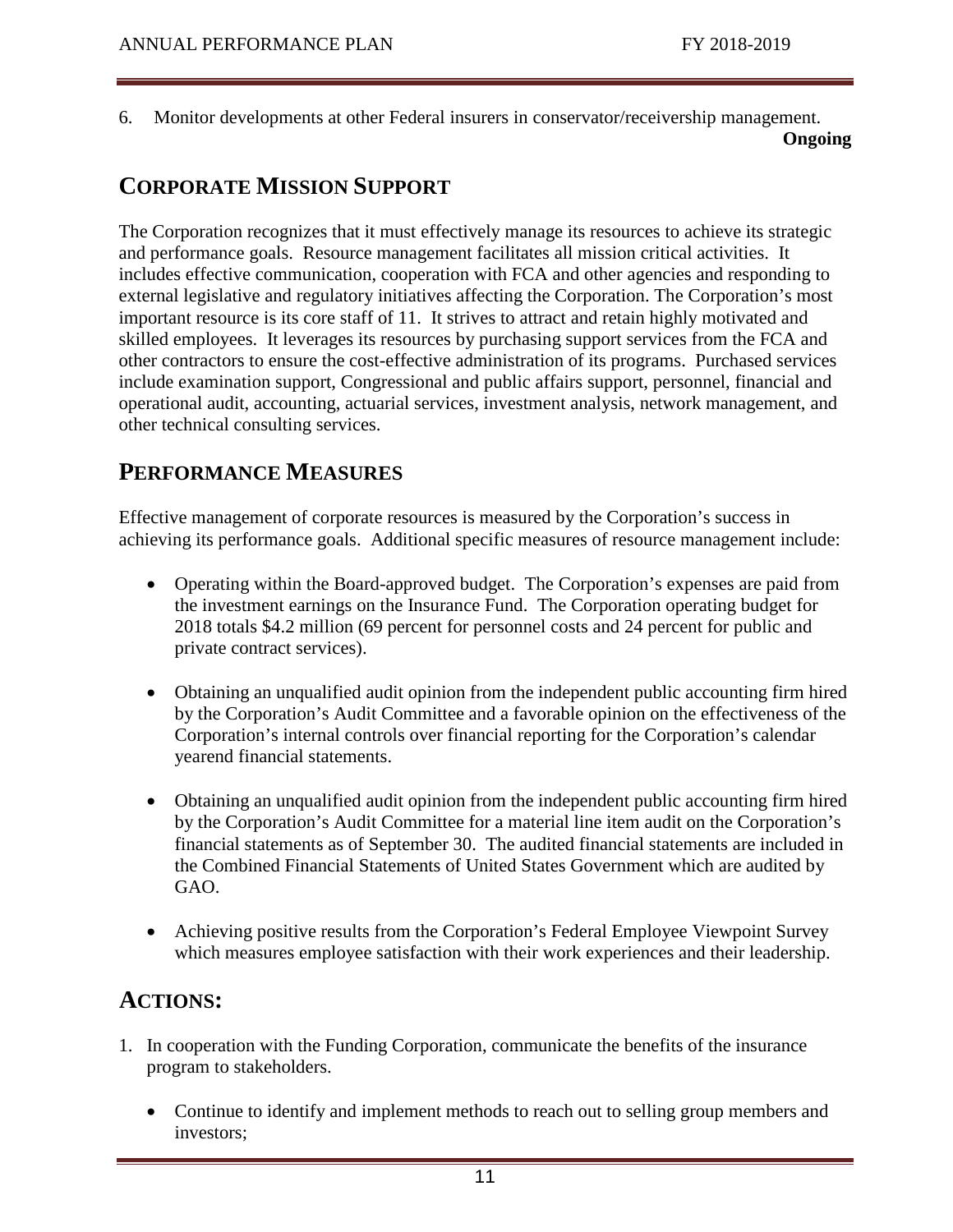- Continue to identify and pursue dialogue with System leadership on issues of mutual concern; and
- Seek additional opportunities to expand contacts and information sharing with other organizations that have knowledge in areas that can benefit the Corporation.

2. Review progress reports on the Performance Plan and report to the Board.

#### **At Least Quarterly**

3. Post unaudited statement of financial position and income/expense to the Corporation's website no later than 45 days after quarter end.

#### **Quarterly**

4. After year-end, submit the Corporation's Annual Report to Congress that compares actual performance to annual performance goals.

#### **Annually**

- 5. Review and update corporate policies during the strategic planning cycle. The review should include: (a) the continued need for the policy; (b) the impact of the policy on stakeholders; and (c) whether the policy is written in "plain English." Policies to be reviewed in FY 2018-2019 are:
	- Sale of Assets
	- Concerning Assistance (formerly Stand-Alone Assistance to Insured Banks)

#### **April 2018**

**January 2018**

6. Monitor legislative initiatives that affect the System, FCA, and the Corporation.

## **Ongoing**

7. Promote continuous learning and staff development, including staff cross-training and team building to ensure adequate backup in key corporate programs.

#### **Ongoing**

8. Evaluate results of the Corporation's Federal Employee Viewpoint Survey to improve our workplace where appropriate.

#### **Annually**

9. Continue to enhance digital communications by updating the design and content of the FCSIC website.

#### **Ongoing**

10. Review and update the FCSIC Crisis Communication Plan, as necessary, so FCSIC is prepared to provide stakeholders with useful, timely information in a crisis.

#### **Annually**

11. Safeguard the Corporation's electronic and paper files and records by: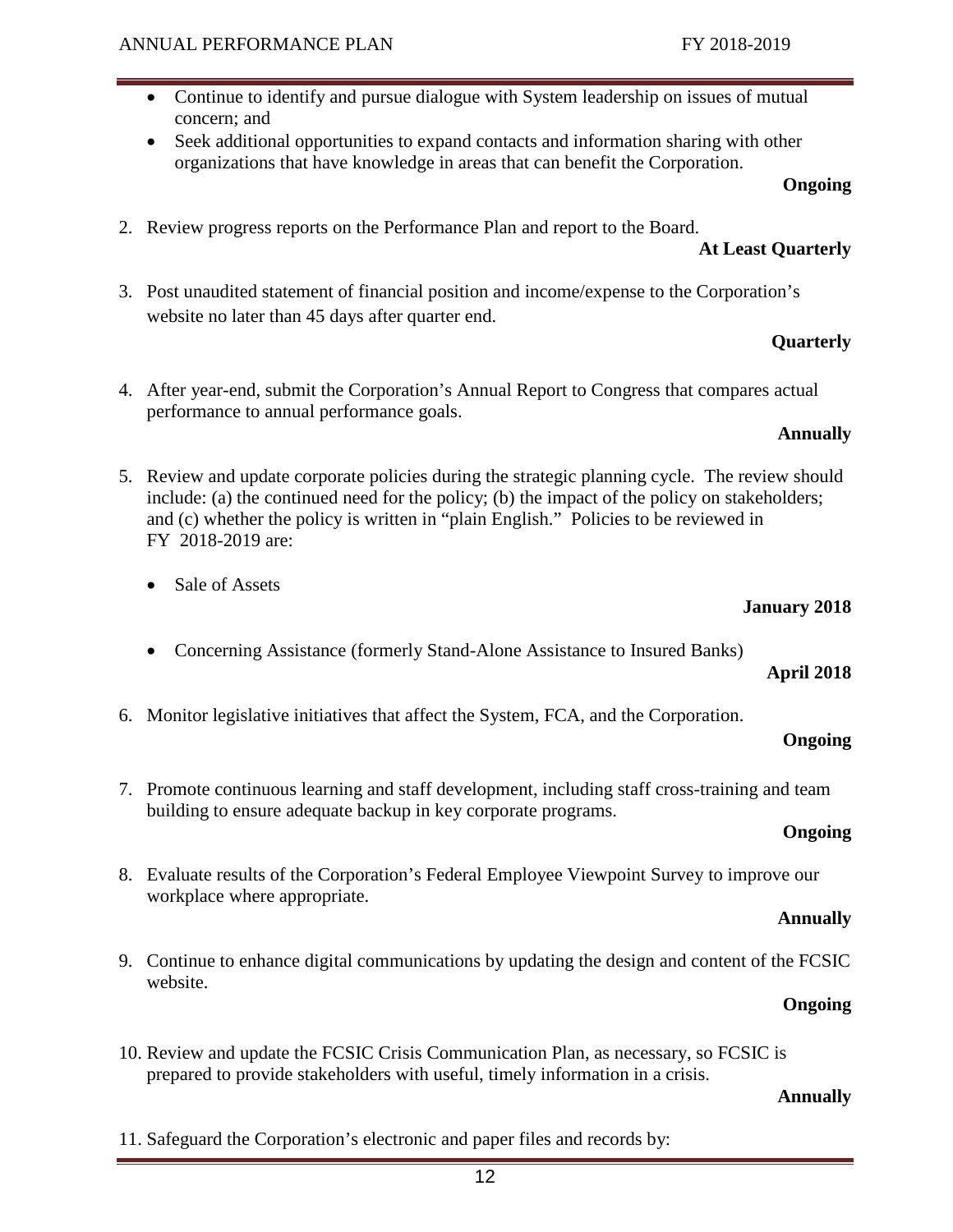- Confirming the organizational structure in use remains effective.
- Ensuring electronic files and procedures are consistent with paper files.
- Providing guidance to staff on using the electronic filing system.

- 12. Prepare required financial reports and monitor changes to Federal reporting requirements for significant agencies as specified by Treasury and OMB, including:
	- SF-224 Statement of Transactions Reports deposit and disbursement transactions to Treasury.

#### **Monthly**

• Government-wide Treasury Account Symbol (GTAS) Adjusted Trial Balance System using proprietary and budgetary standard general ledger accounts. (formerly FACTS I and FACTS II)

#### **Monthly**

• Intragovernmental Material Difference Reports and Reconciliations - for proprietary adjusted trial balance data with breakdown of trading partner information.

#### **Quarterly**

**Quarterly**

**Quarterly**

• The Treasury Report on Receivables (TROR).

## • Data Act Reporting

• Federal Managers' Financial Integrity Act - Reviews the Corporation's internal controls to give assurance that the management systems in place conform to the standards pursuant to the FMFIA.

#### **November**

• Government-wide Financial Report System (GFRS) - Collects the Corporation's closing package information and links its audited financial statements to the Financial Report of the United States.

#### **November**

**November**

- Government Fiscal Year Material Line Item Audit.
- MAX A-11 Forwards the Corporation's financial data to the Office of Management and Budget for inclusion in the President's Budget.

# **December**

• Calendar Yearend GAAP Audit.

## **Annually**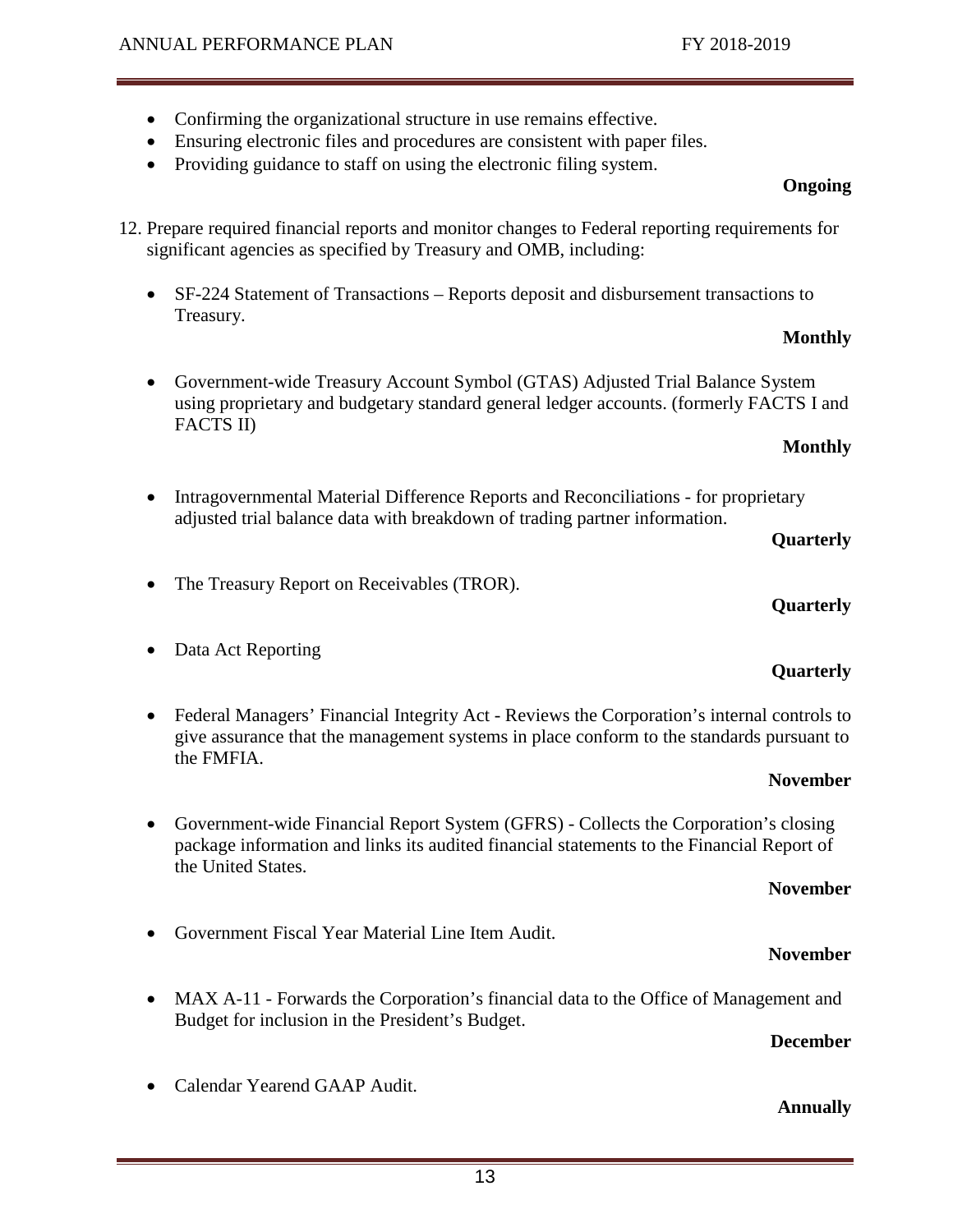÷,

| Internal Control Audit.<br><b>Annually</b>                                                                                                         |  |
|----------------------------------------------------------------------------------------------------------------------------------------------------|--|
| MAX Collects for various budget data requests (BDRs)<br>٠<br>Ongoing                                                                               |  |
| Federal Real Property Inventory Reporting<br>April                                                                                                 |  |
| 13. Initiate a contractor solicitation process for an external public accountant and make selection<br>recommendation to the Audit Committee       |  |
| <b>July 2018</b><br>14. Evaluate contractor performance and services obtained, including:                                                          |  |
| Receivership/Conservatorship Resources.<br>٠<br><b>As Needed</b>                                                                                   |  |
| Legal Service.<br><b>As Needed</b>                                                                                                                 |  |
| Prompt Payment Report.<br><b>Monthly</b>                                                                                                           |  |
| SSAE-16 Report - Bureau of the Fiscal Service Administrative Resource Center (ARC)<br>for financial management services support.<br><b>October</b> |  |
| SSAE-16 Report – Bureau of the Public Debt Federal Investment Branch (FIB).<br><b>October</b>                                                      |  |
| SSAE-16 Report - National Finance Center<br><b>October</b>                                                                                         |  |
| FISMA Reporting - Farm Credit Administration<br><b>October</b>                                                                                     |  |
| 15. Monitor and review travel and purchase card programs.                                                                                          |  |
| Charge Card Management Plan.<br><b>Annually</b>                                                                                                    |  |
| Credit card usage - data reports.<br><b>Annually</b>                                                                                               |  |
| Credit card usage - narrative.<br><b>Biannually</b>                                                                                                |  |